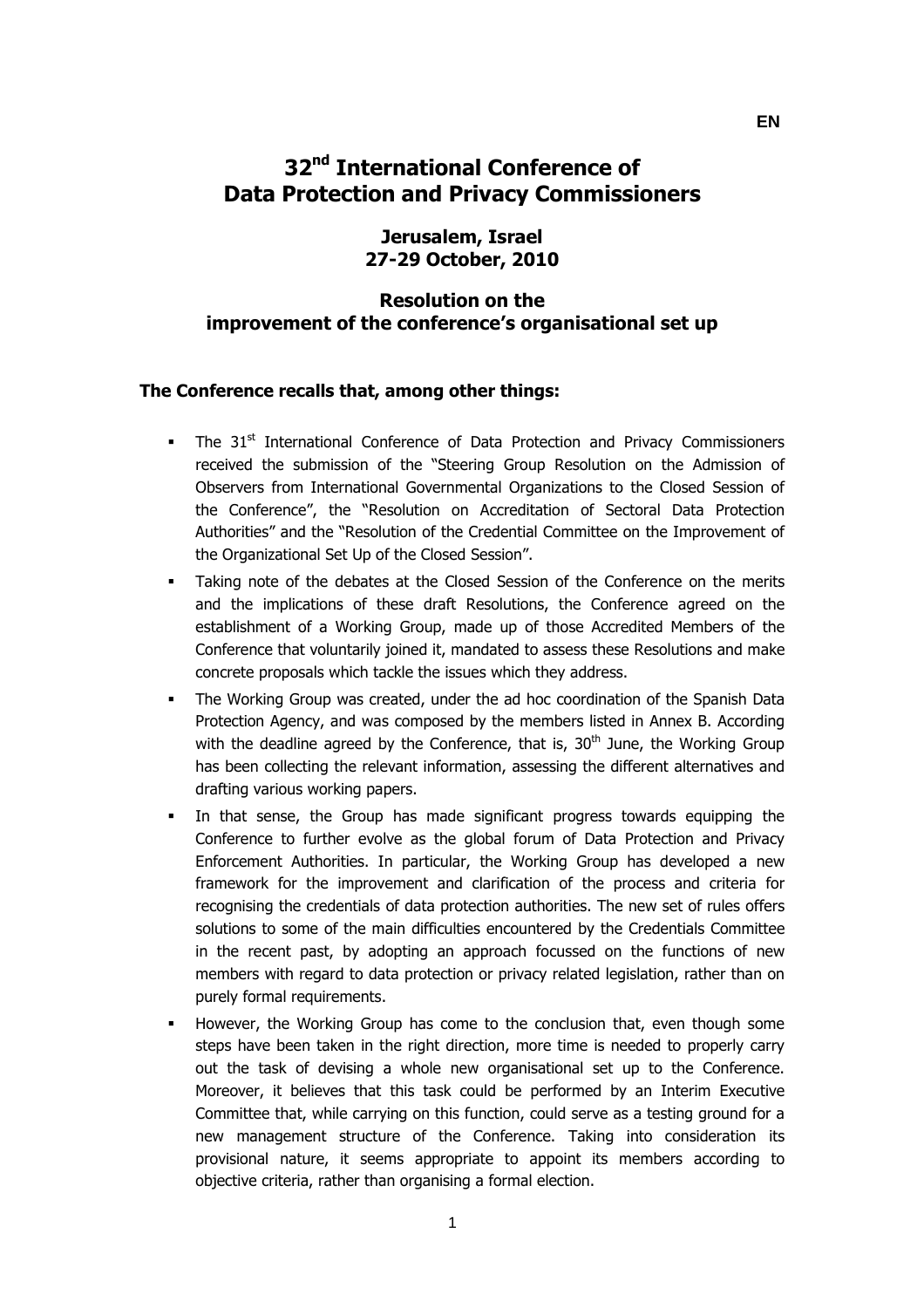#### **Therefore, the Conference resolves:**

- 1. To support the work carried out by the Working Group on the Improvement of the Organizational Set Up of the International Conference.
- 2. To adopt the Accreditation Rules drafted by such Working Group, which are enclosed to this resolution as Annex A, and to apply this rules to assess the applications submitted to this 32<sup>nd</sup> International Conference.
- 3. To establish an Interim Executive Committee, with a term of office of one year, that consists of the hosting authority of the  $33<sup>rd</sup>$  International Conference and of the hosting authorities of the preceding four Conferences. This Interim Committee, in close consultation with the International Conference:
	- a. Shall be responsible for continuing the works started by the Working Group, with the goal that the 33<sup>rd</sup> International Conference adopts its new organisational set up, to properly face the challenges derived of the XXI Century; especially by defining the mission and objectives of the International Conference, including international cooperation in the field of enforcement;
	- b. Shall elect one of its members as Coordinator, within one month from the adoption of this Resolution.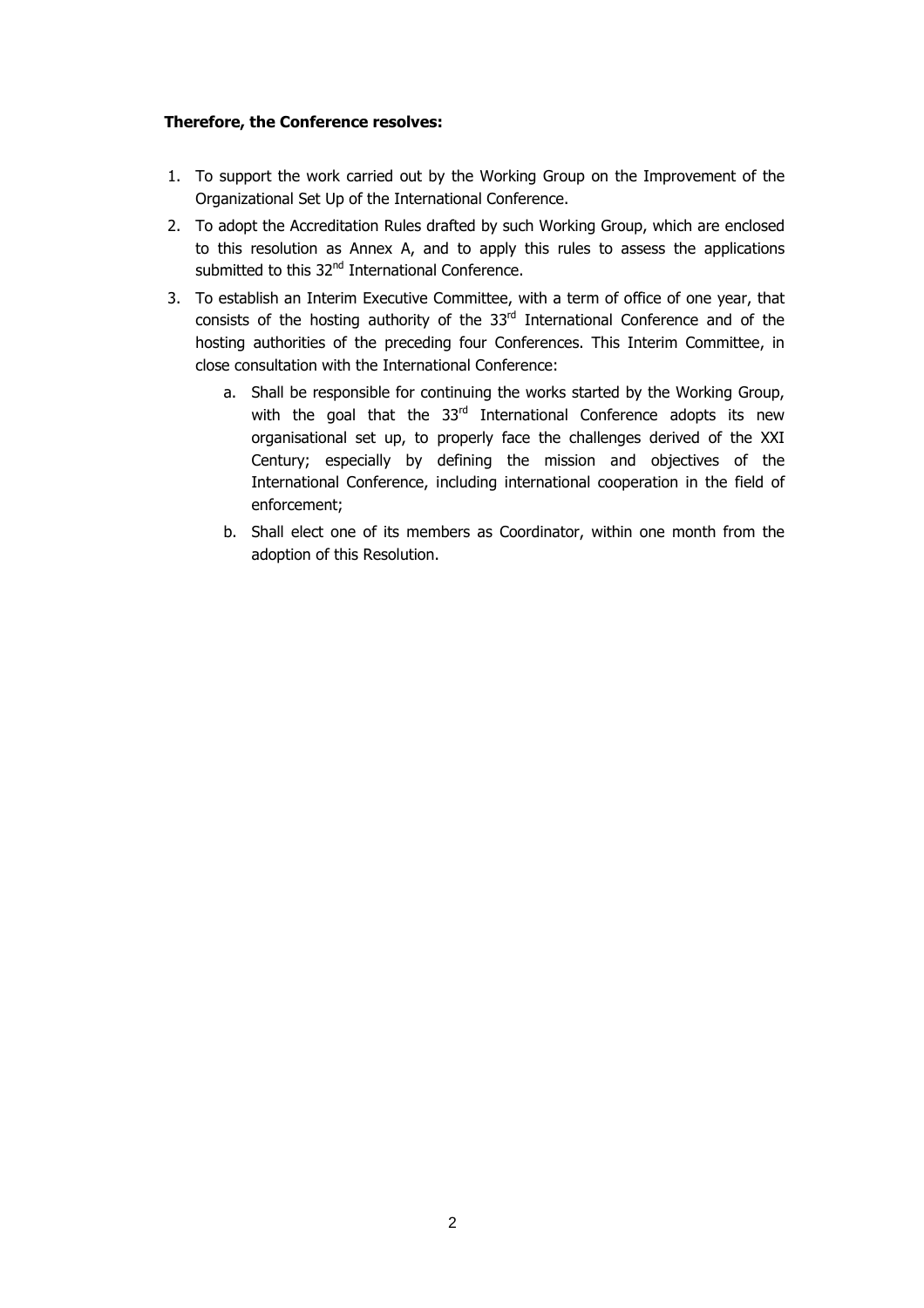# **ANNEX A Accreditation Rules**

### **1. Member status**

- 1. Supervisory Authorities that meet the following criteria and successfully complete the application process provided for in the next section of these Rules, shall be deemed Members of the Conference:
	- a. A public entity, created by an appropriate legal instrument based upon legal traditions of the country or international organisation which it belongs to;
	- b. Has the supervision of the implementation of the legislation on the protection of personal data or privacy as one of its principal regulatory mandates;
	- c. The legislation under which it operates is compatible with the principal international instruments dealing with data protection or privacy.
	- d. Has an appropriate range of legal powers to perform its functions; and
	- e. Has appropriate autonomy and independence.
- 2. The fact that, according to the principles specified above, a country is represented by more than one Member, shall not affect the principle that only one vote is cast on behalf of any country.

#### **2. Submission of applications for membership**

- 1. Supervisory Authorities that consider they meet the criteria provided for in the previous section of these Rules may submit, to the Conference's Credentials Committee, an application for becoming a Member to the Conference. For that purpose, they shall:
	- a. Draft an application letter to become a Member to the Conference.
	- b. Fill in the appropriate application form, by answering all the questions.
	- c. Enclose all the necessary accompanying documents to support their application.
	- d. Provide the documentation to the Credentials Committee, at least, three months before the next Closed Session, to enable it to be properly considered.

#### **3. Observer status**

- 1. The following entities and organisations can take part in the Conference, with an Observer status:
	- a. Public entities that do not meet the criteria provided for in the first article, but are involved in dealing with the protection of personal data and/or privacy.
	- b. International organisations whose activity is related to the protection of personal data or privacy.
	- c. Any other organisation that has granted Observer status to the Conference, under the principle of reciprocity.
- 2. Observer status is granted once an entity or organisation has successfully completed the application process provided for in the next section of these Rules.